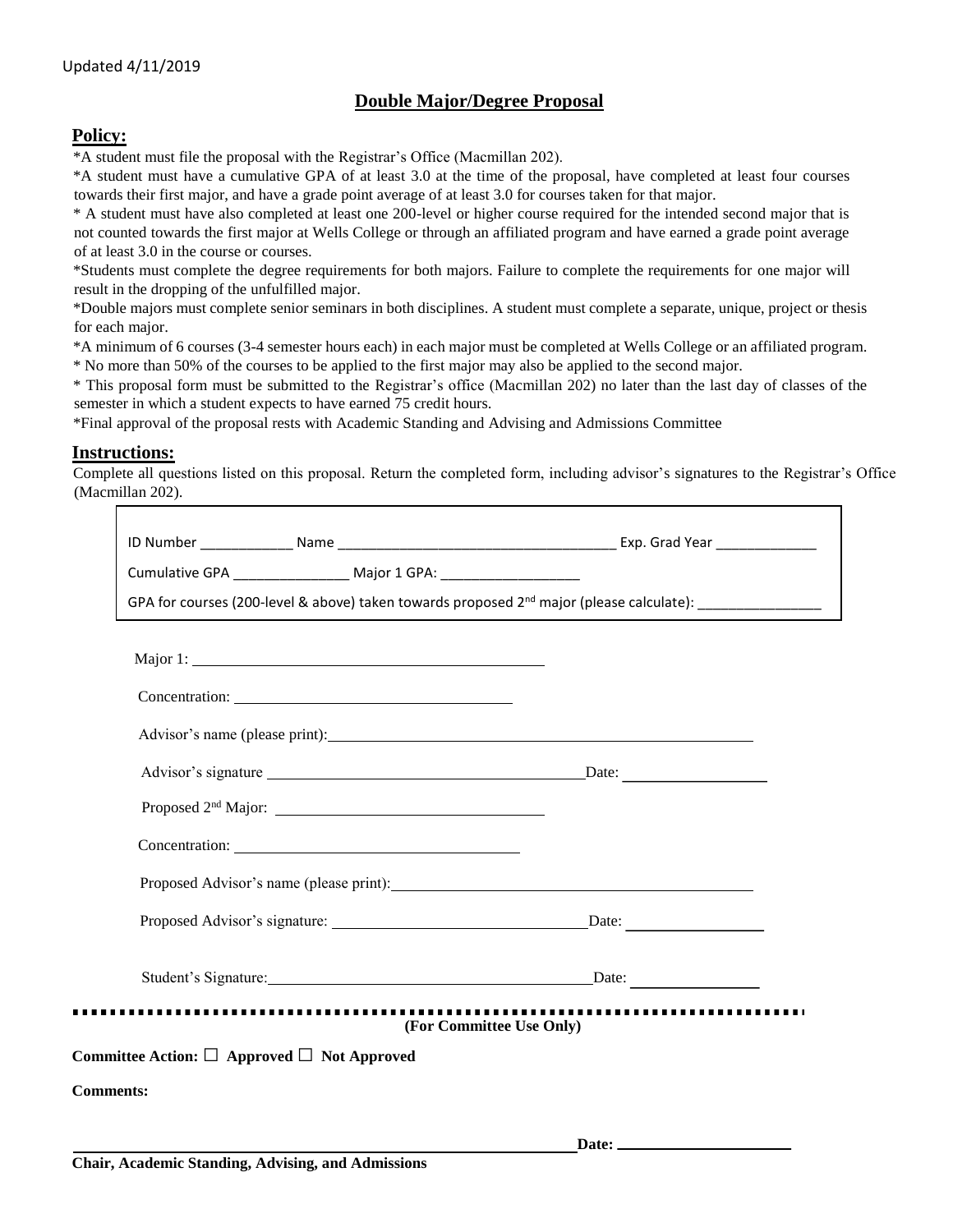**Please list all courses taken towards proposed 2nd major and the letter grade received. Do not list any courses currently in progress.** 

| <b>Course</b> | Grade |
|---------------|-------|
|               |       |
|               |       |
|               |       |
|               |       |
|               |       |
|               |       |
|               |       |
|               |       |
|               |       |
|               |       |
|               |       |
|               |       |
|               |       |
|               |       |

**Prepare a statement about your specific education objectives. How will your proposed double major/double degree better satisfy these objectives than would a major and a minor? Be specific in your answer. (Please type the statement on this page or attach a typed copy.)**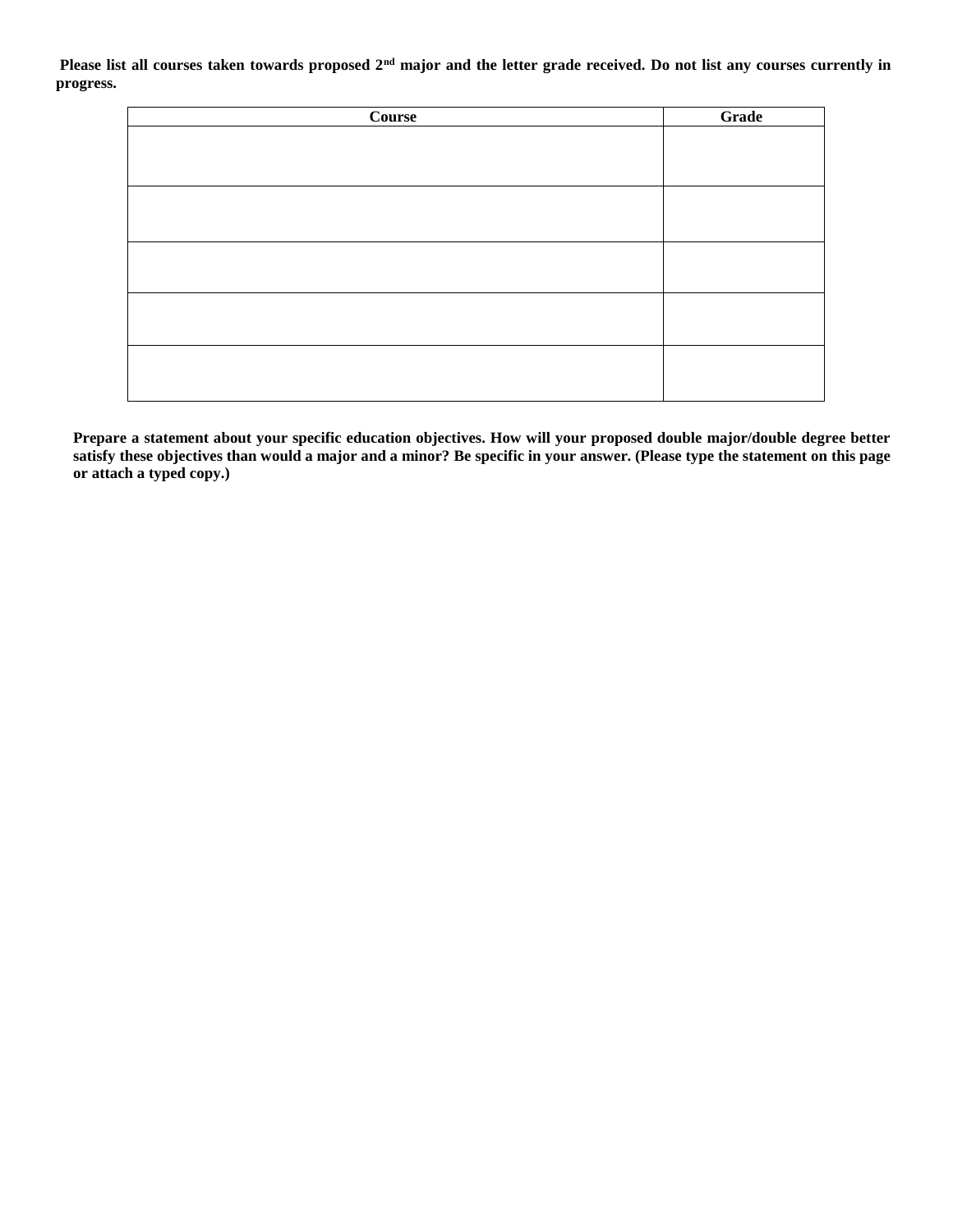**List all courses below that will be included in your double major/degree. Include alternative courses that may be substituted for required courses in case of scheduling conflicts.**

| Major 1:                             | Conc:        |                            | Proposed 2 <sup>nd</sup> Major:<br>Conc: |              |           |
|--------------------------------------|--------------|----------------------------|------------------------------------------|--------------|-----------|
| Course #<br>$(e.g.$ PSY $101)$       | Course Title | Sem Taken                  | Course #<br>$(e.g.$ PSY 101 $)$          | Course Title | Sem Taken |
|                                      |              |                            |                                          |              |           |
|                                      |              |                            |                                          |              |           |
|                                      |              |                            |                                          |              |           |
|                                      |              |                            |                                          |              |           |
|                                      |              |                            |                                          |              |           |
|                                      |              |                            |                                          |              |           |
|                                      |              |                            |                                          |              |           |
|                                      |              |                            |                                          |              |           |
|                                      |              |                            |                                          |              |           |
|                                      |              |                            |                                          |              |           |
|                                      |              |                            |                                          |              |           |
|                                      |              |                            |                                          |              |           |
|                                      |              |                            |                                          |              |           |
|                                      |              |                            |                                          |              |           |
|                                      |              |                            |                                          |              |           |
| <b>ALTERNATIVE</b><br><b>COURSES</b> |              | <b>ALTERNATIVE COURSES</b> |                                          |              |           |
|                                      |              |                            |                                          |              |           |
|                                      |              |                            |                                          |              |           |
|                                      |              |                            |                                          |              |           |
|                                      |              |                            |                                          |              |           |
|                                      |              |                            |                                          |              |           |